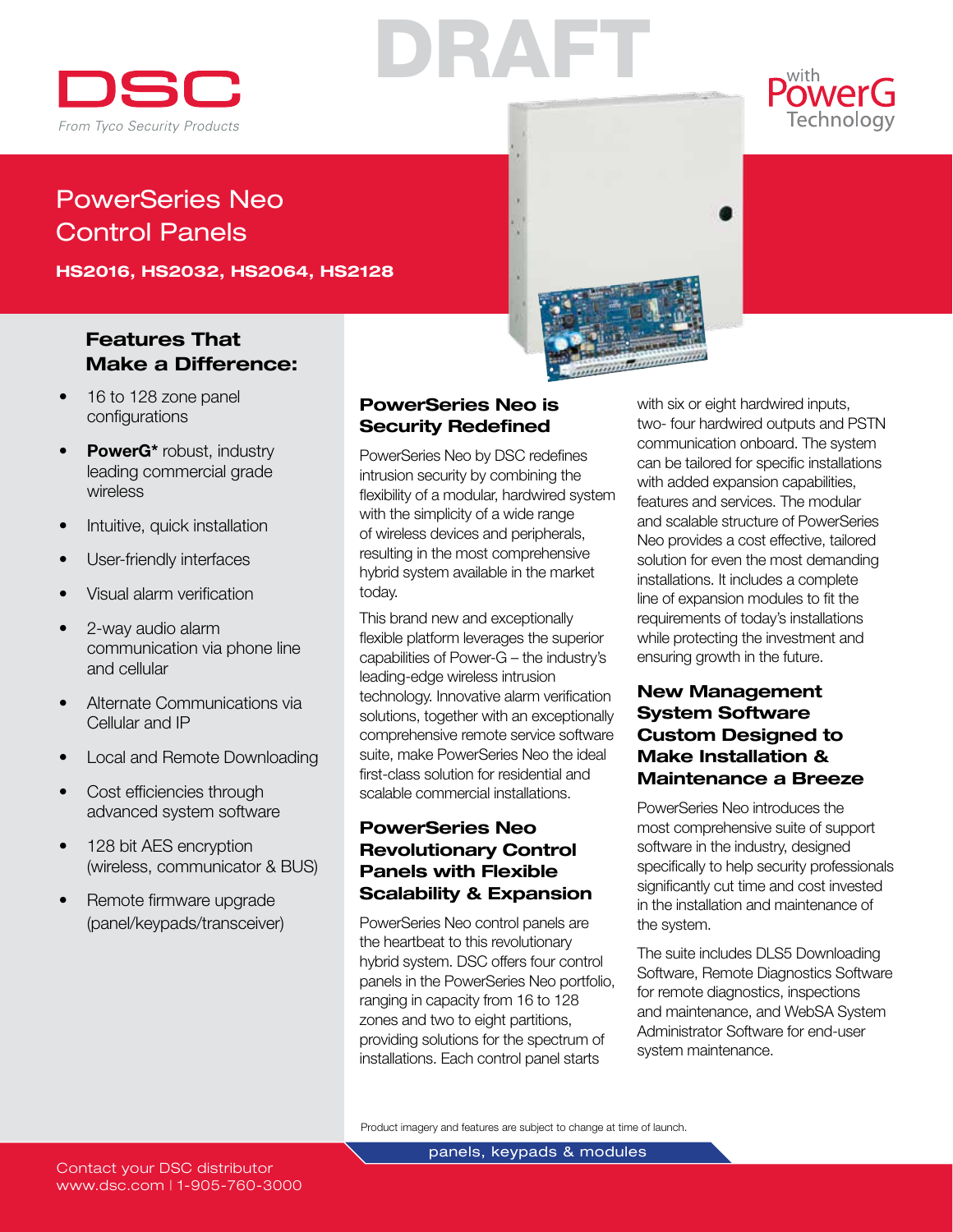

## Innovative Alarm Verification Solutions Reduce False Alarms & Unnecessary Site Checks

PowerSeries Neo utilizes innovative, regionally compliant alarm verification solutions such as visual verification and sequential detection, greatly reducing incremental costs that can be incurred by false alarms, while adding to the security professional's RMR. Leveraging powerful support software, an accurate remote assessment is made of the situation inside the premises when an alarm is triggered by a burglary attempt, fire or other emergency. This eliminates the need for unnecessary site checks – ultimately saving time and cost while enabling responders to be alerted about any potentially dangerous situations.

## Flexible Communications Offer Ultimate Peace of Mind

As traditional phone lines become less common and more users choose VoIP or mobile phones, PowerSeries Neo offers optional Cellular and/or IP communication methods. When connected to any PowerSeries Neo control panel, alarm reporting paths can be combined through the Public Switched Telephone Network (PSTN) if so desired, plus Cellular and/ or IP channels. The PowerSeries Neo communicators can conveniently utilize the Cellular and/or IP network as a primary or back-up communication path to ensure high speed, reliable and secure alarm communications. The integrated communicators also allow security professionals to offer RMR services such as alarm verification, even in instances where a traditional phone line is not present.

## The Power of PowerG\*:

The power behind PowerSeries Neo lies in various innovative technologies, including the revolutionary PowerG, which, bundled together, provide a robust and feature-rich platform designed to reduce operational costs for dealers and provide ultimate reliability for end users.

- Multichannel, Frequency Hopping Spread Spectrum technology enables the system to hop between wireless frequency channels to ensure the seamless transmission of secure communications between the devices and the control panel.
- Adaptive Transmission Power translates into up to eight years of battery life for the system's devices and peripherals, reducing battery- replacement incurred costs.
- High transmission ranges allow for devices to reliably communicate within up to 2km/1.24 miles line-of-sight, therefore reducing the cost of installing additional repeaters to service larger premises.
- TDMA synchronized communication technology prevents messages from colliding by splitting channels into various time slots, allowing for an increased amount of data transmission and ensuring that devices are able to consistently communicate when needed.
- 128 bit AES encryption offers exceptionally high level of protection against analysis tools and digital attacks.

## **Compatibility**

#### PowerSeries Neo Hardwired Keypads

#### PowerSeries Neo Hardwired Keypads with Built-In PowerG 868Mhz Wireless Transceiver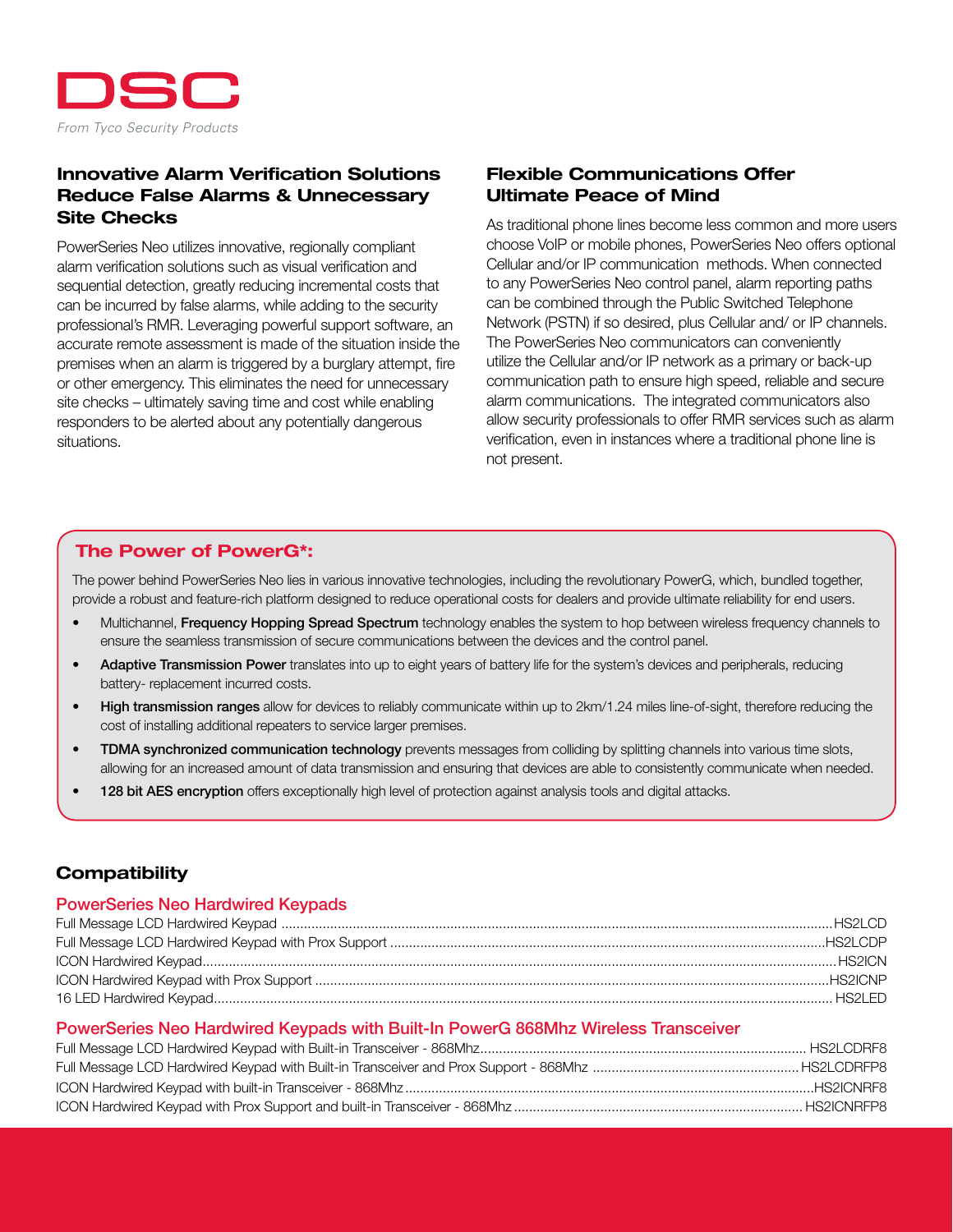#### **PowerSeries Neo PowerG Wireless Keypads**

| HS2LCDWFP8 |
|------------|
|            |

#### **PowerSeries Neo PowerG Standalone Transceivers** Note: keyned with built-in transceiver modules are listed **PowerC**\* Transceiver Modules

| TNOTE: KEYDAG WILLI DUIII-IIT LI'ALISCEIVEL ITIOQUIES ALE IISLEG <b>POWERG</b> TRAFISCEIVEL IVIOQUIES |  |
|-------------------------------------------------------------------------------------------------------|--|
|                                                                                                       |  |

#### **PowerG Wireless Devices**

|                        | PG8949 |
|------------------------|--------|
| *Includes Pet Immunity |        |

## **Visual Alarm Verification**

| Requires Central Monitoring Station to ultilize a SG-System 5 Receiver and cellular or IP communicatorr |  |
|---------------------------------------------------------------------------------------------------------|--|
|                                                                                                         |  |

## PowerSeries Neo Power Supplies and High & Low Current Output Expansion

| .HSM2300 |
|----------|
| .HSM2204 |
| .HSM2208 |

## **PowerSeries Neo Hardwired Expansion and Detectors**